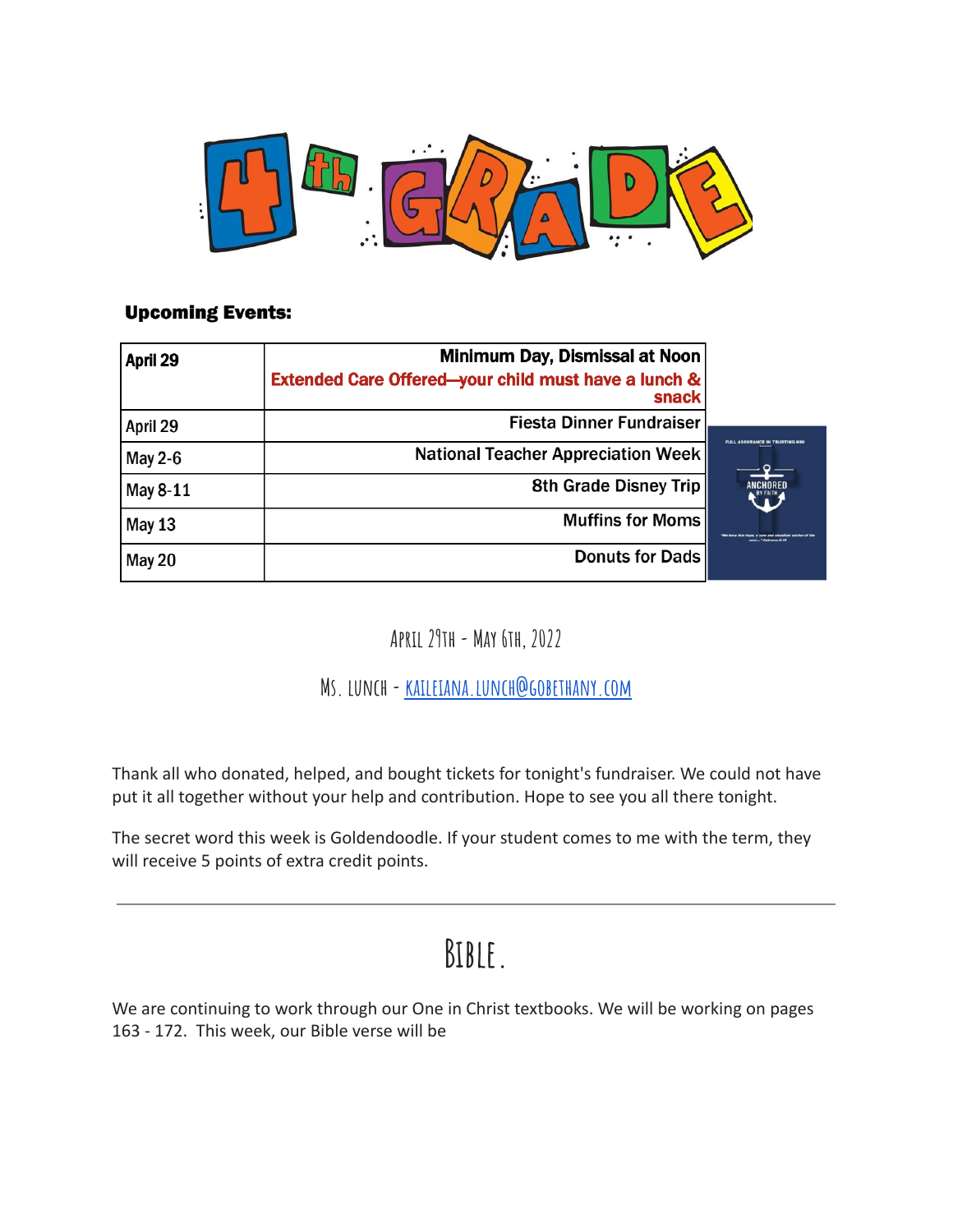This is the confidence we have in approaching God: that if we ask anything according to his will, he hears us. **15** And if we know that he hears us—whatever we ask—we know that we have what we asked of him. - 1 John 5:14-15

Homework: Memorize Bible Verse for Friday, May,6th, 2022

## **History**

We completed Chapter 9. Chapter 9 test will be Monday, May 2nd. We also went over the United States and Capitals Maps. We will continue to do this and do our best to memorize the states and capitals for the remainder of the year. We will start Chapter 10 this week as well.

Homework: Study the chapter 9 vocabulary and complete and unfinished work from class.

\*If students need to take a history book home, please have them check out a book with me.

# **Science**

We completed Unit 6 and began Unit 7 (senses). The Moon phases will be due Monday, May 2nd.

Homework - Anything not completed in class will be homework.

## **Math**

This week, we completed lessons 100-105. We will continue with lessons 106-110. I will be sending home review worksheets for extra practice. Test 19B will be on Friday, May 6th.

Homework - Any lesson that is incomplete in class will be homework. For each lesson, we will take notes, do the lesson practice, and then complete 1-30.

All students have a prodigy account now for extra math practice :)

# **English**

We will begin lesson 17, which is the start of a new unit. We will also work on grammar and writing techniques. Reading logs will be given out Monday and are due the following Friday. Students should be reading a minimum of 30 minutes per day and reading at least a 4th-grade level chapter book. If you need a suggestion list, please reach out. We also are working through narrative writing, proofreading, and learning paragraph formats.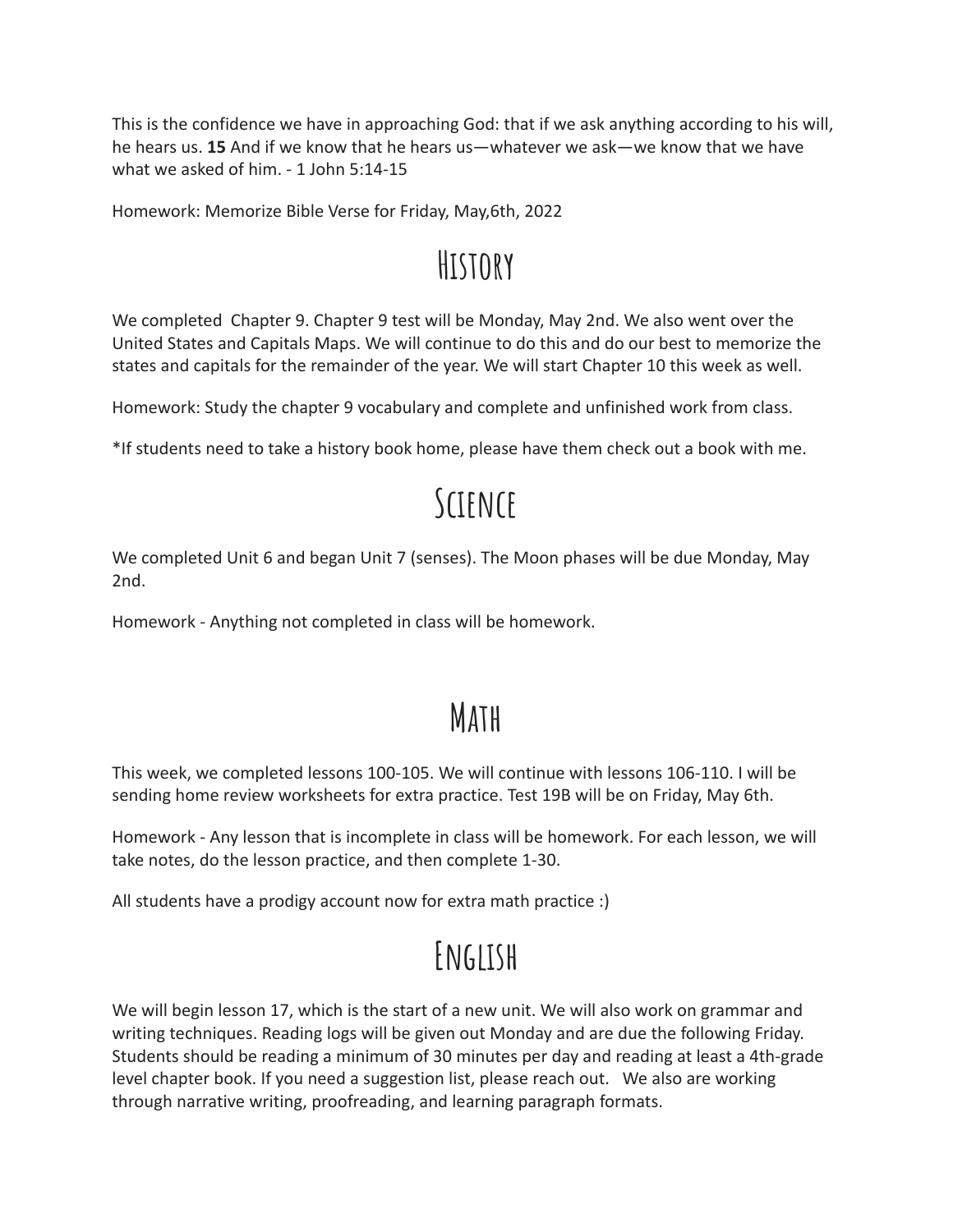Homework - The spelling/vocabulary test will be next week. Lesson packet 17 will be due Friday, May 6th.

| glance  | judge    | damage  | package    | twice       |
|---------|----------|---------|------------|-------------|
| stage   | carriage | since   | practice   | marriage    |
| baggage | office   | message | bridge     | chance      |
| notice  | ridge    | manage  | palace     | bandage     |
| fringe* | average* | fleece* | fragrance* | excellence* |

Spelling (words with /j/, and/s/ )

Vocabulary

| 1. confidence   | Feeling sure about abilities                    |
|-----------------|-------------------------------------------------|
| 2. graduate     | To finish school or training                    |
| 3. Confessed    | Admitted something is true                      |
| 4. foster       | Cared for by an adult for a period of time      |
| patiently<br>5. | Waiting calmly, without getting annoyed         |
| 6. disobeyed    | not doing what you are told                     |
| 7. ceremony     | A special event celebrating something           |
| performs<br>8.  | acts                                            |
| 9. reward       | To give a person something he or she has earned |
| 10. symbol      | an object that stands for something else        |

## **Music**

#### **dr. Nomura- megumi.nomura@gobethany.com**

Hello Music 4 Families!